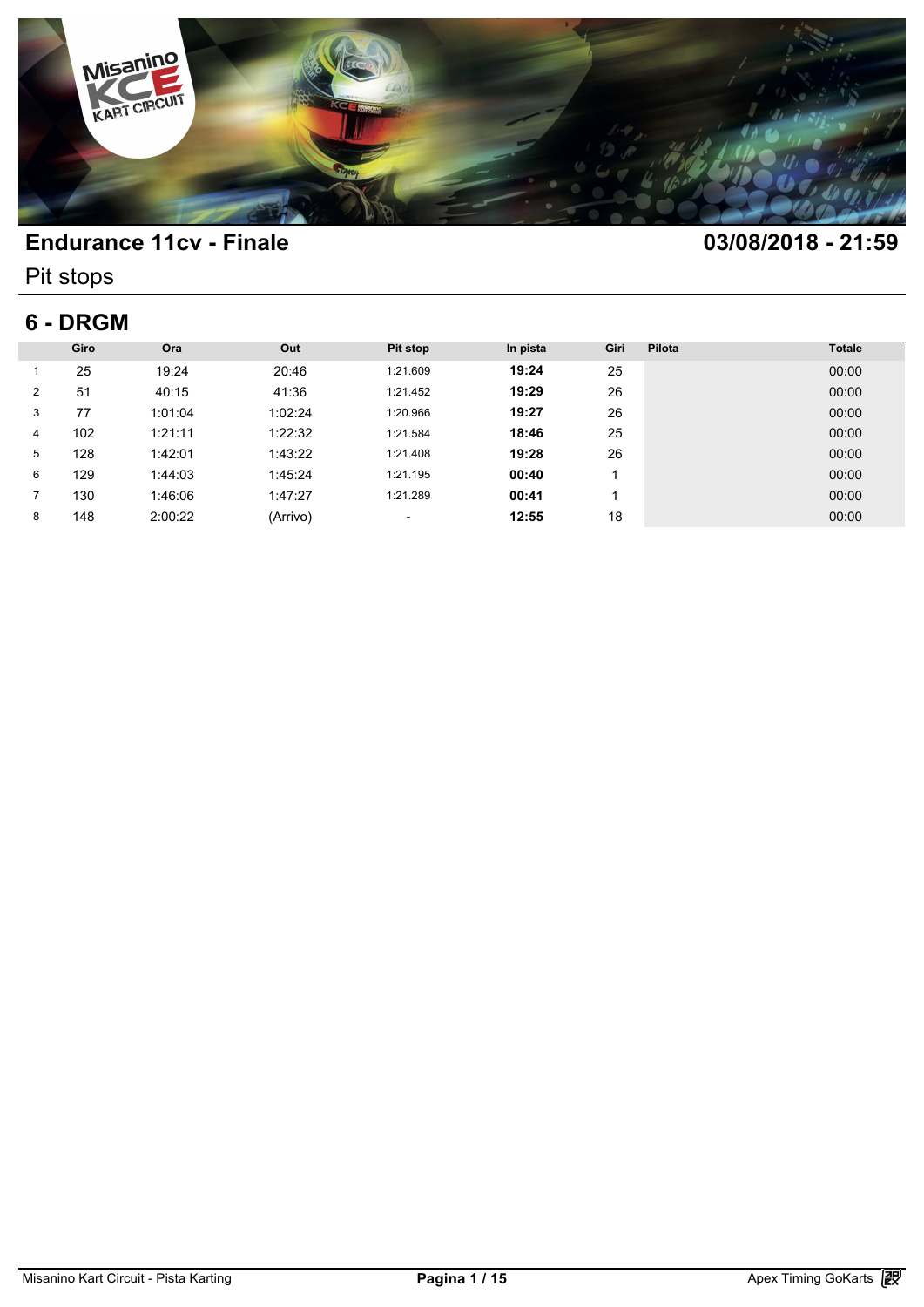

Pit stops

### **16 - ASD LIVING**

| <b>16 - ASD LIVING</b> |      |         |          |          |          |      |        |               |  |
|------------------------|------|---------|----------|----------|----------|------|--------|---------------|--|
|                        | Giro | Ora     | Out      | Pit stop | In pista | Giri | Pilota | <b>Totale</b> |  |
|                        | 25   | 19:30   | 20:51    | 1:21.465 | 19:30    | 25   |        | 00:00         |  |
| 2                      | 50   | 39:38   | 40:59    | 1:20.997 | 18:46    | 25   |        | 00:00         |  |
| 3                      | 74   | 58:58   | 1:00:24  | 1:26.123 | 17:59    | 24   |        | 00:00         |  |
| 4                      | 92   | 1:13:55 | 1:15:20  | 1:25.368 | 13:31    | 18   |        | 00:00         |  |
| 5                      | 99   | 1:20:36 | 1:21:57  | 1:21.129 | 05:15    | 7    |        | 00:00         |  |
| 6                      | 117  | 1:35:25 | 1:36:46  | 1:21.012 | 13:27    | 18   |        | 00:00         |  |
|                        | 137  | 1:51:47 | 1:53:13  | 1:25.836 | 15:01    | 20   |        | 00:00         |  |
| 8                      | 148  | 2:00:47 | (Arrivo) | ٠        | 07:33    | 11   |        | 00:00         |  |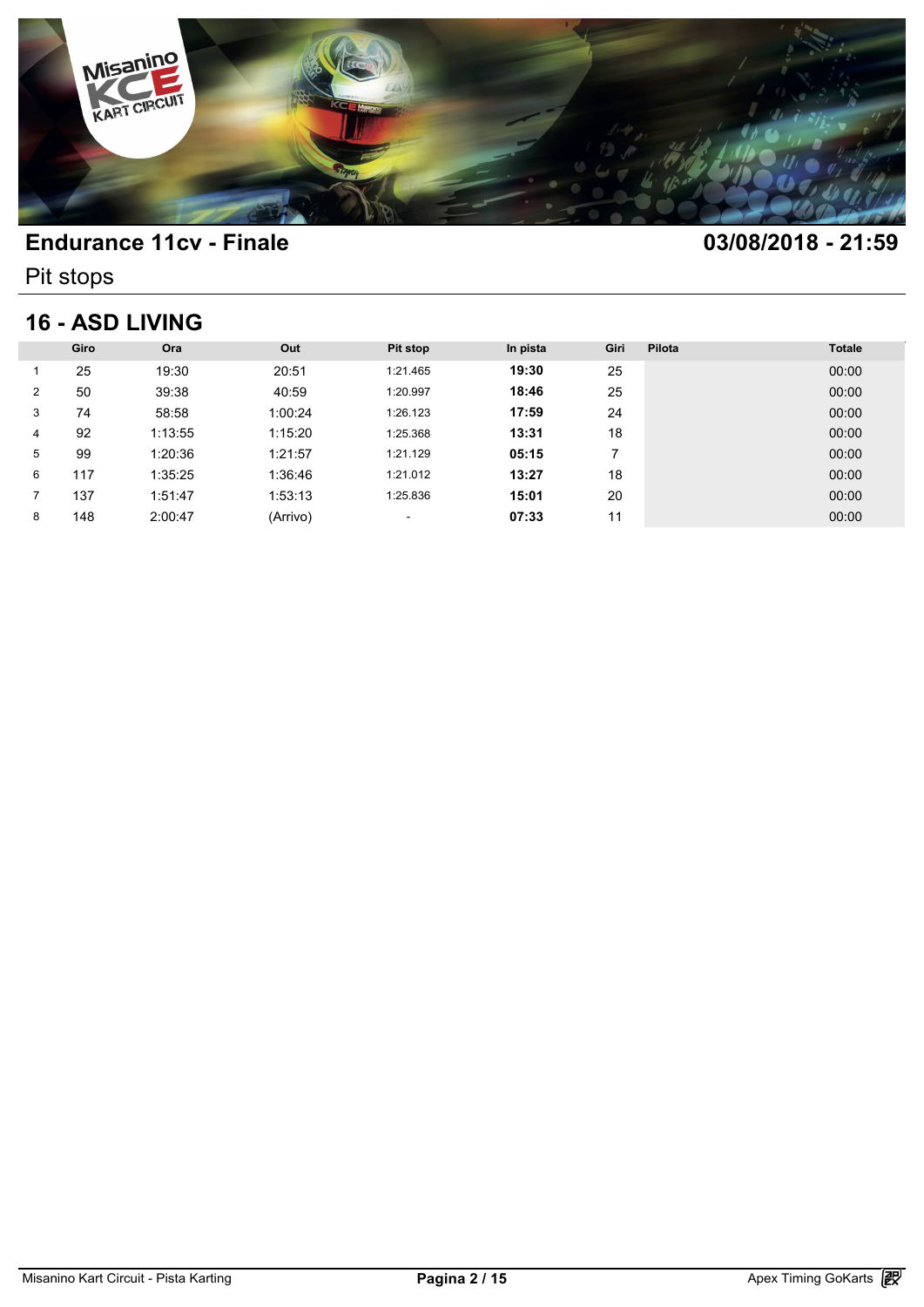

Pit stops

### **5 - BRUS TEAM**

| <b>5 - BRUS TEAM</b> |      |         |          |          |          |      |        |               |  |
|----------------------|------|---------|----------|----------|----------|------|--------|---------------|--|
|                      | Giro | Ora     | Out      | Pit stop | In pista | Giri | Pilota | <b>Totale</b> |  |
|                      | 22   | 17:12   | 18:33    | 1:21.020 | 17:12    | 22   |        | 00:00         |  |
| $\overline{2}$       | 41   | 32:58   | 34:08    | 1:10.789 | 14:24    | 19   |        | 00:00         |  |
| 3                    | 61   | 49:02   | 50:48    | 1:45.606 | 14:54    | 20   |        | 00:00         |  |
| 4                    | 78   | 1:03:29 | 1:04:51  | 1:21.491 | 12:41    | 17   |        | 00:00         |  |
| 5                    | 99   | 1:20:33 | 1:21:54  | 1:20.837 | 15:42    | 21   |        | 00:00         |  |
| 6                    | 110  | 1:30:08 | 1:31:29  | 1:21.325 | 08:13    | 11   |        | 00:00         |  |
|                      | 133  | 1:48:45 | 1:50:06  | 1:21.301 | 17:15    | 23   |        | 00:00         |  |
| 8                    | 148  | 2:00:51 | (Arrivo) | ٠        | 10:44    | 15   |        | 00:00         |  |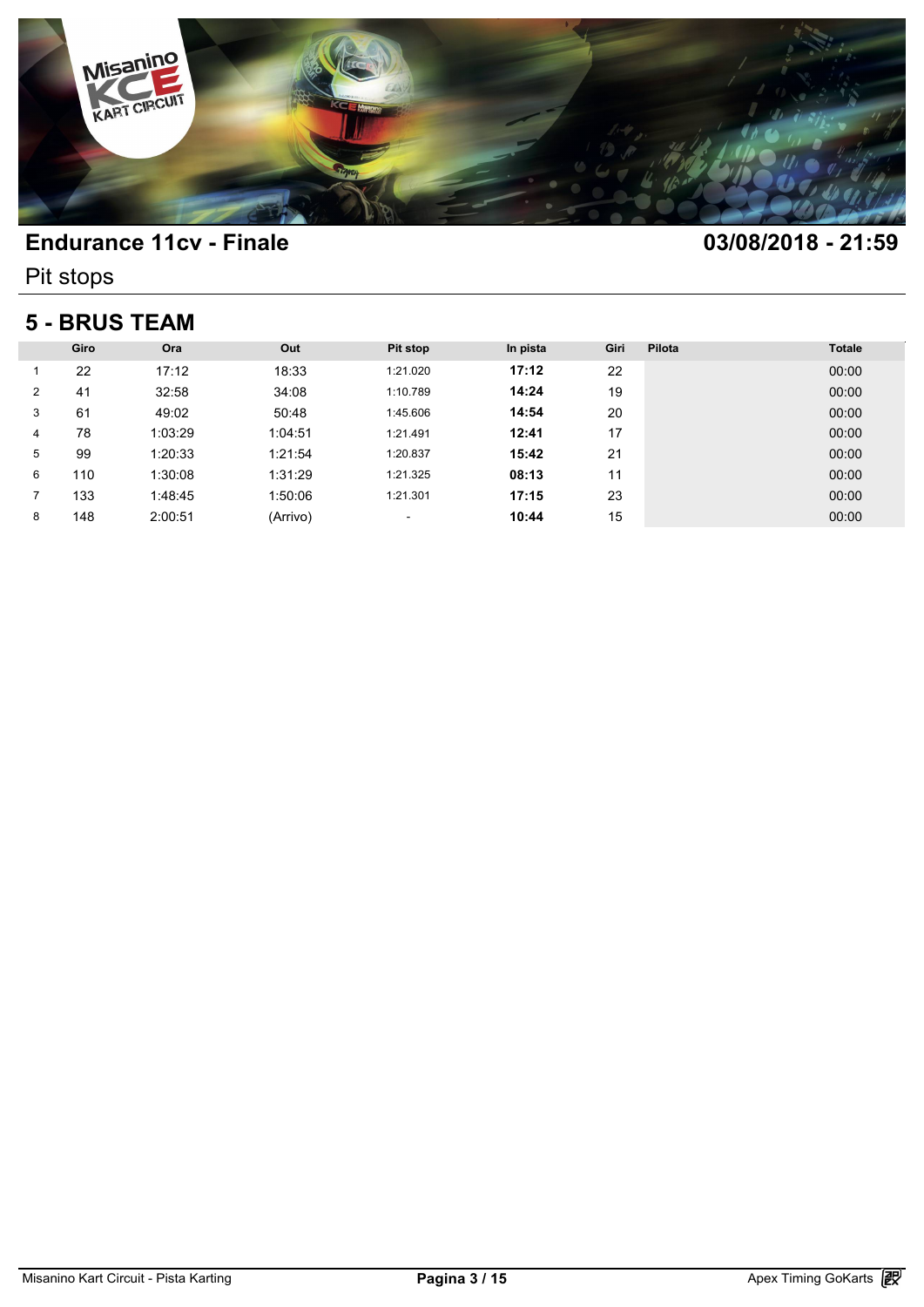

Pit stops

# **13 - CAVEJA RT**

| 13 - CAVEJA RT |      |         |          |          |          |      |        |               |  |
|----------------|------|---------|----------|----------|----------|------|--------|---------------|--|
|                | Giro | Ora     | Out      | Pit stop | In pista | Giri | Pilota | <b>Totale</b> |  |
|                | 22   | 17:13   | 18:33    | 1:20.157 | 17:13    | 22   |        | 00:00         |  |
| 2              | 48   | 38:05   | 39:26    | 1:20.558 | 19:32    | 26   |        | 00:00         |  |
| 3              | 62   | 50:00   | 51:20    | 1:19.733 | 10:34    | 14   |        | 00:00         |  |
| 4              | 84   | 1:07:57 | 1:09:29  | 1:31.983 | 16:37    | 22   |        | 00:00         |  |
| 5              | 108  | 1:27:29 | 1:28:50  | 1:21.259 | 17:59    | 24   |        | 00:00         |  |
| 6              | 121  | 1:38:34 | 1:39:55  | 1:21.003 | 09:44    | 13   |        | 00:00         |  |
|                | 133  | 1:49:01 | 1:50:21  | 1:20.678 | 09:05    | 12   |        | 00:00         |  |
| 8              | 148  | 2:00:56 | (Arrivo) | ٠        | 10:34    | 15   |        | 00:00         |  |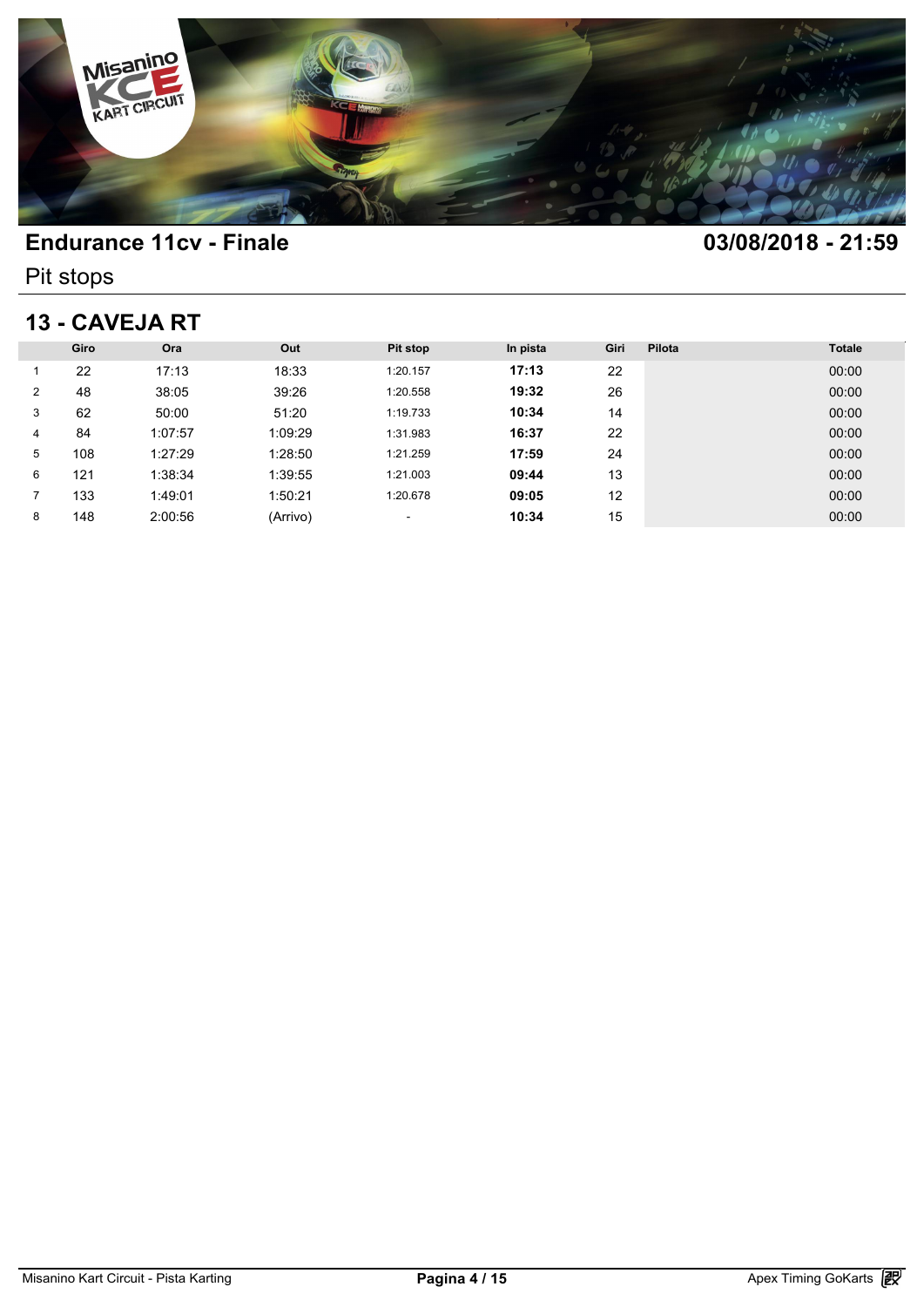

Pit stops

## **11 - PAGANEDO RT**

| <b>11 - PAGANEDO RT</b> |      |         |          |                          |          |      |        |               |  |  |
|-------------------------|------|---------|----------|--------------------------|----------|------|--------|---------------|--|--|
|                         | Giro | Ora     | Out      | <b>Pit stop</b>          | In pista | Giri | Pilota | <b>Totale</b> |  |  |
|                         | 23   | 18:45   | 20:23    | 1:38.244                 | 18:45    | 23   |        | 00:00         |  |  |
| $\overline{2}$          | 48   | 39:07   | 40:29    | 1:21.866                 | 18:44    | 25   |        | 00:00         |  |  |
| 3                       | 56   | 46:34   | 47:54    | 1:20.631                 | 06:04    | 8    |        | 00:00         |  |  |
| 4                       | 81   | 1:07:25 | 1:08:46  | 1:21.418                 | 19:30    | 25   |        | 00:00         |  |  |
| 5                       | 102  | 1:24:37 | 1:25:58  | 1:20.818                 | 15:50    | 21   |        | 00:00         |  |  |
| 6                       | 119  | 1:38:42 | 1:40:04  | 1:21.727                 | 12:44    | 17   |        | 00:00         |  |  |
| 7                       | 132  | 1:49:49 | 1:51:11  | 1:21.114                 | 09:45    | 13   |        | 00:00         |  |  |
| 8                       | 146  | 2:01:04 | (Arrivo) | $\overline{\phantom{a}}$ | 09:53    | 14   |        | 00:00         |  |  |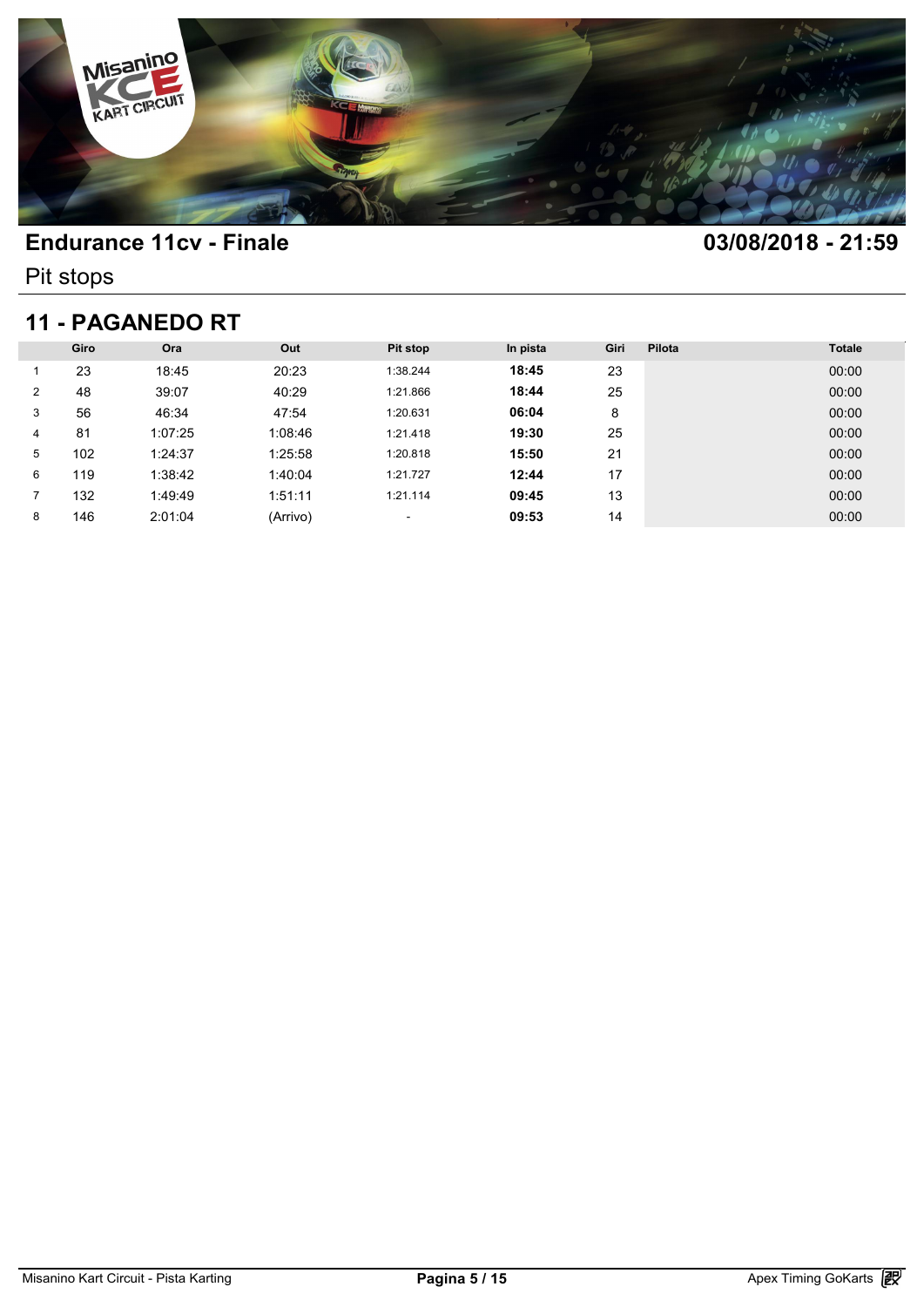

Pit stops

## **12 - TEAM COYOTE**

| <b>12 - TEAM COYOTE</b> |      |         |          |                          |          |      |        |               |  |  |
|-------------------------|------|---------|----------|--------------------------|----------|------|--------|---------------|--|--|
|                         | Giro | Ora     | Out      | <b>Pit stop</b>          | In pista | Giri | Pilota | <b>Totale</b> |  |  |
|                         | 20   | 15:49   | 17:10    | 1:20.952                 | 15:49    | 20   |        | 00:00         |  |  |
| 2                       | 35   | 28:28   | 29:50    | 1:22.015                 | 11:18    | 15   |        | 00:00         |  |  |
| 3                       | 58   | 47:10   | 48:31    | 1:21.257                 | 17:20    | 23   |        | 00:00         |  |  |
| 4                       | 83   | 1:07:20 | 1:08:42  | 1:21.440                 | 18:49    | 25   |        | 00:00         |  |  |
| 5                       | 92   | 1:15:31 | 1:16:51  | 1:20.637                 | 06:49    | 9    |        | 00:00         |  |  |
| 6                       | 118  | 1:36:17 | 1:37:39  | 1:21.277                 | 19:26    | 26   |        | 00:00         |  |  |
|                         | 133  | 1:49:13 | 1:50:33  | 1:20.691                 | 11:34    | 15   |        | 00:00         |  |  |
| 8                       | 147  | 2:00:29 | (Arrivo) | $\overline{\phantom{a}}$ | 09:55    | 14   |        | 00:00         |  |  |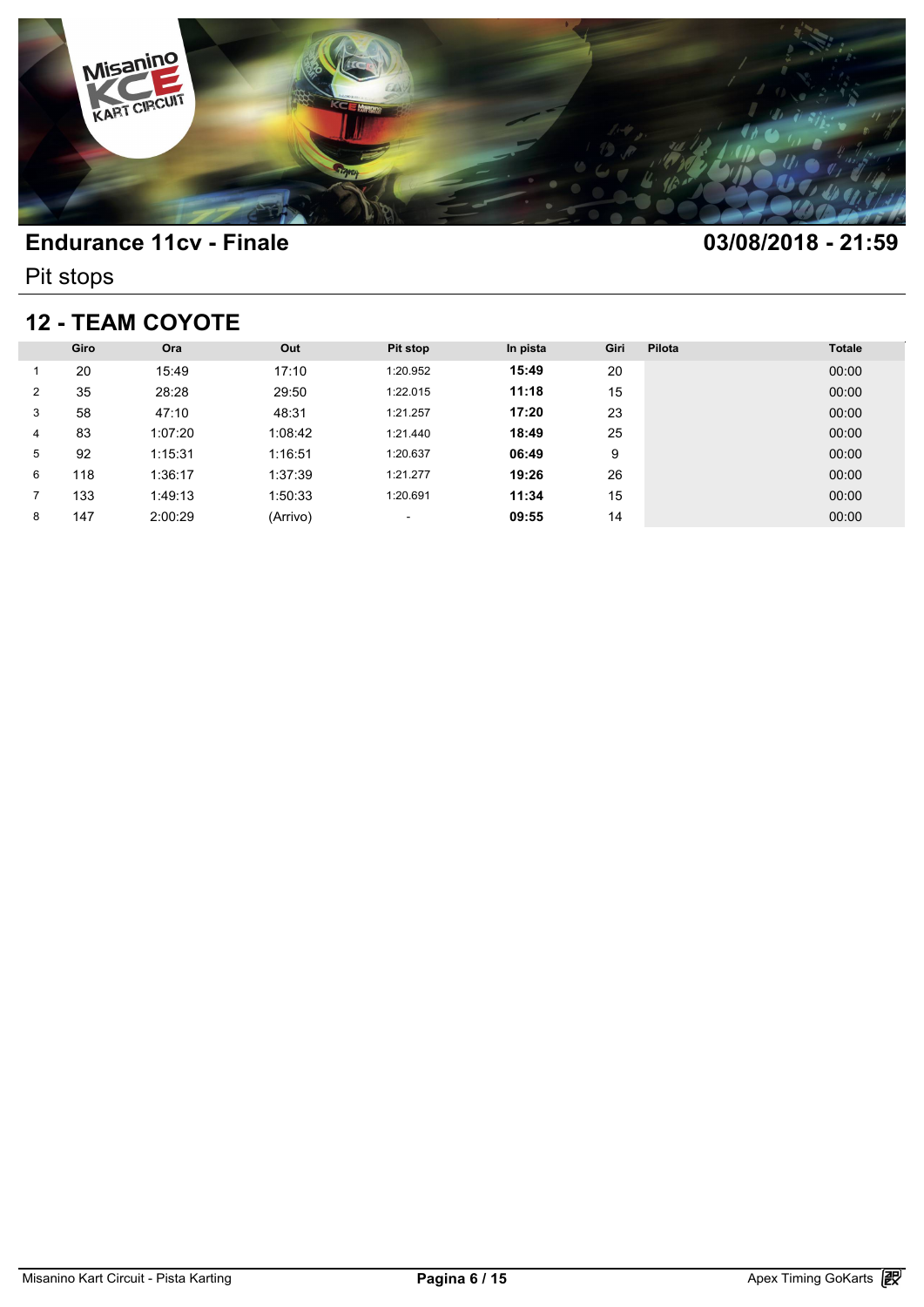

Pit stops

# **3 - LO SCIAMANO DI OVIEDO**

| <b>3 - LO SCIAMANO DI OVIEDO</b> |      |         |          |                          |          |      |        |               |  |  |
|----------------------------------|------|---------|----------|--------------------------|----------|------|--------|---------------|--|--|
|                                  | Giro | Ora     | Out      | Pit stop                 | In pista | Giri | Pilota | <b>Totale</b> |  |  |
|                                  | 17   | 13:43   | 15:04    | 1:20.918                 | 13:43    | 17   |        | 00:00         |  |  |
| 2                                | 35   | 28:33   | 29:54    | 1:21.349                 | 13:28    | 18   |        | 00:00         |  |  |
| 3                                | 47   | 39:11   | 40:31    | 1:20.187                 | 09:16    | 12   |        | 00:00         |  |  |
| 4                                | 63   | 52:29   | 53:51    | 1:22.063                 | 11:57    | 16   |        | 00:00         |  |  |
| 5                                | 78   | 1:05:16 | 1:06:37  | 1:21.158                 | 11:25    | 15   |        | 00:00         |  |  |
| 6                                | 101  | 1:23:51 | 1:25:14  | 1:22.579                 | 17:13    | 23   |        | 00:00         |  |  |
|                                  | 122  | 1:41:10 | 1:42:31  | 1:21.485                 | 15:56    | 21   |        | 00:00         |  |  |
| 8                                | 147  | 2:00:41 | (Arrivo) | $\overline{\phantom{a}}$ | 18:09    | 25   |        | 00:00         |  |  |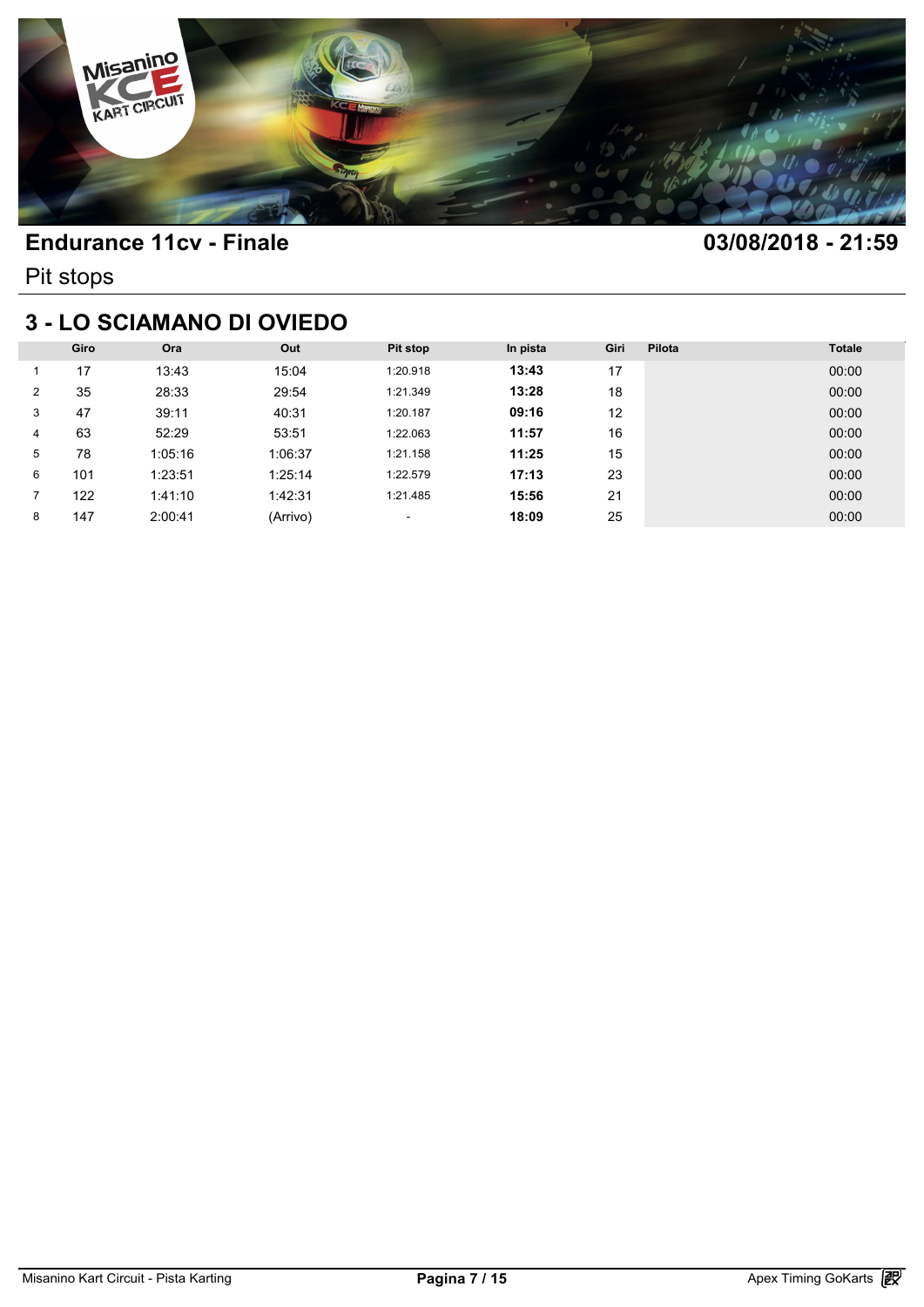

Pit stops

### **8 - TEAM ERRANI**

| <b>8 - TEAM ERRANI</b> |      |         |          |          |          |      |        |               |  |  |
|------------------------|------|---------|----------|----------|----------|------|--------|---------------|--|--|
|                        | Giro | Ora     | Out      | Pit stop | In pista | Giri | Pilota | <b>Totale</b> |  |  |
|                        | 18   | 14:28   | 16:00    | 1:31.545 | 14:28    | 18   |        | 00:00         |  |  |
| $\overline{2}$         | 38   | 31:06   | 32:28    | 1:21.624 | 15:06    | 20   |        | 00:00         |  |  |
| 3                      | 48   | 40:03   | 41:25    | 1:21.423 | 07:35    | 10   |        | 00:00         |  |  |
| 4                      | 74   | 1:00:54 | 1:02:15  | 1:20.846 | 19:29    | 26   |        | 00:00         |  |  |
| 5                      | 88   | 1:12:58 | 1:14:24  | 1:26.653 | 10:42    | 14   |        | 00:00         |  |  |
| 6                      | 114  | 1:33:55 | 1:35:16  | 1:21.402 | 19:30    | 26   |        | 00:00         |  |  |
|                        | 126  | 1:44:35 | 1:45:56  | 1:21.180 | 09:18    | 12   |        | 00:00         |  |  |
| 8                      | 147  | 2:01:04 | (Arrivo) | ٠        | 15:08    | 21   |        | 00:00         |  |  |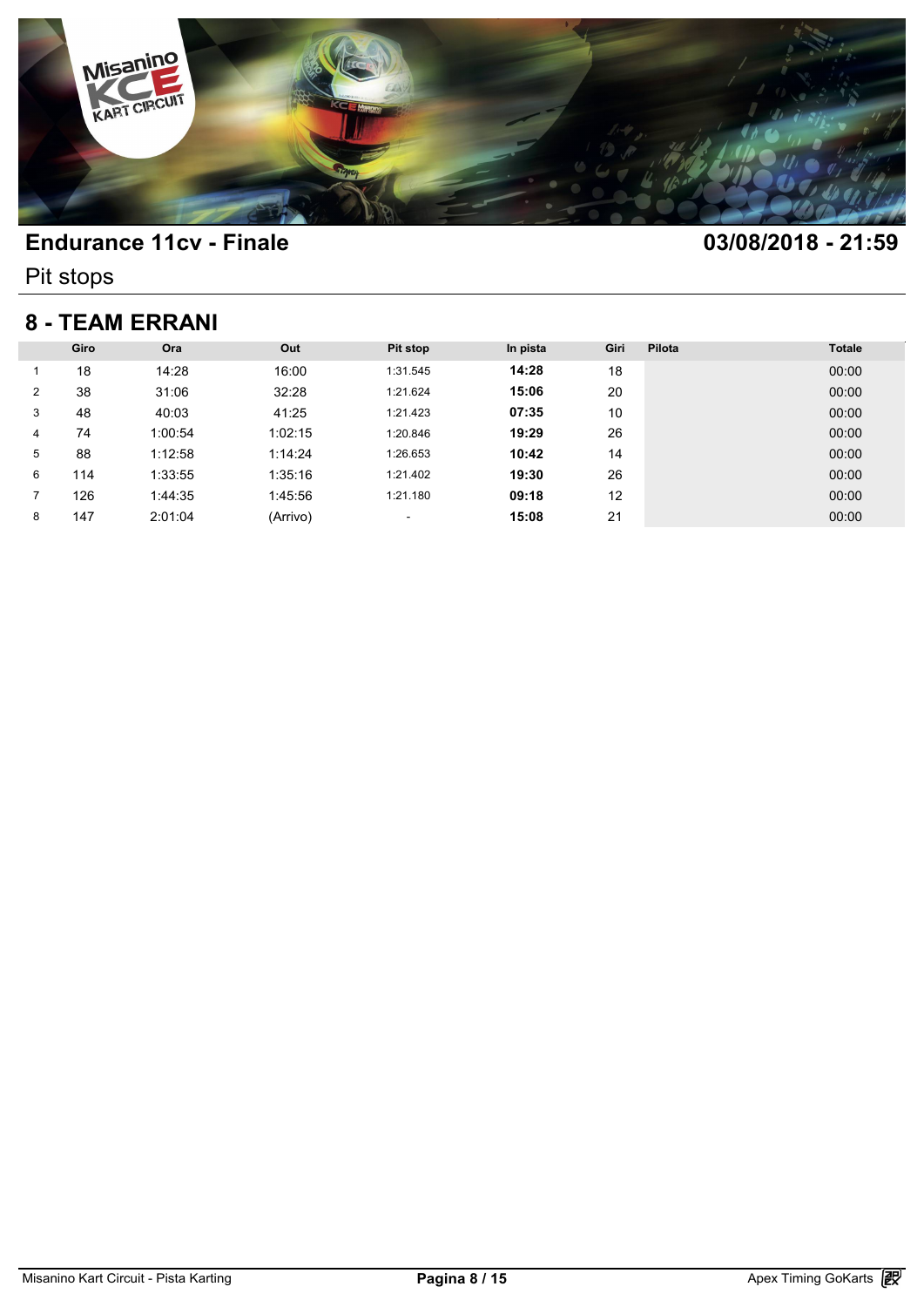

Pit stops

## **10 - PANAREA**

| 10 - PANAREA |      |         |          |          |          |      |        |               |  |
|--------------|------|---------|----------|----------|----------|------|--------|---------------|--|
|              | Giro | Ora     | Out      | Pit stop | In pista | Giri | Pilota | <b>Totale</b> |  |
|              | 19   | 15:28   | 16:50    | 1:22.408 | 15:28    | 19   |        | 00:00         |  |
| 2            | 39   | 32:10   | 33:33    | 1:23.104 | 15:19    | 20   |        | 00:00         |  |
| 3            | 61   | 50:17   | 51:39    | 1:21.540 | 16:44    | 22   |        | 00:00         |  |
| 4            | 80   | 1:06:03 | 1:07:36  | 1:33.533 | 14:24    | 19   |        | 00:00         |  |
| 5            | 100  | 1:22:46 | 1:24:05  | 1:19.477 | 15:09    | 20   |        | 00:00         |  |
| 6            | 120  | 1:39:21 | 1:40:55  | 1:34.329 | 15:15    | 20   |        | 00:00         |  |
|              | 133  | 1:50:49 | 1:52:12  | 1:23.318 | 09:53    | 13   |        | 00:00         |  |
| 8            | 145  | 2:00:38 | (Arrivo) | ٠        | 08:26    | 12   |        | 00:00         |  |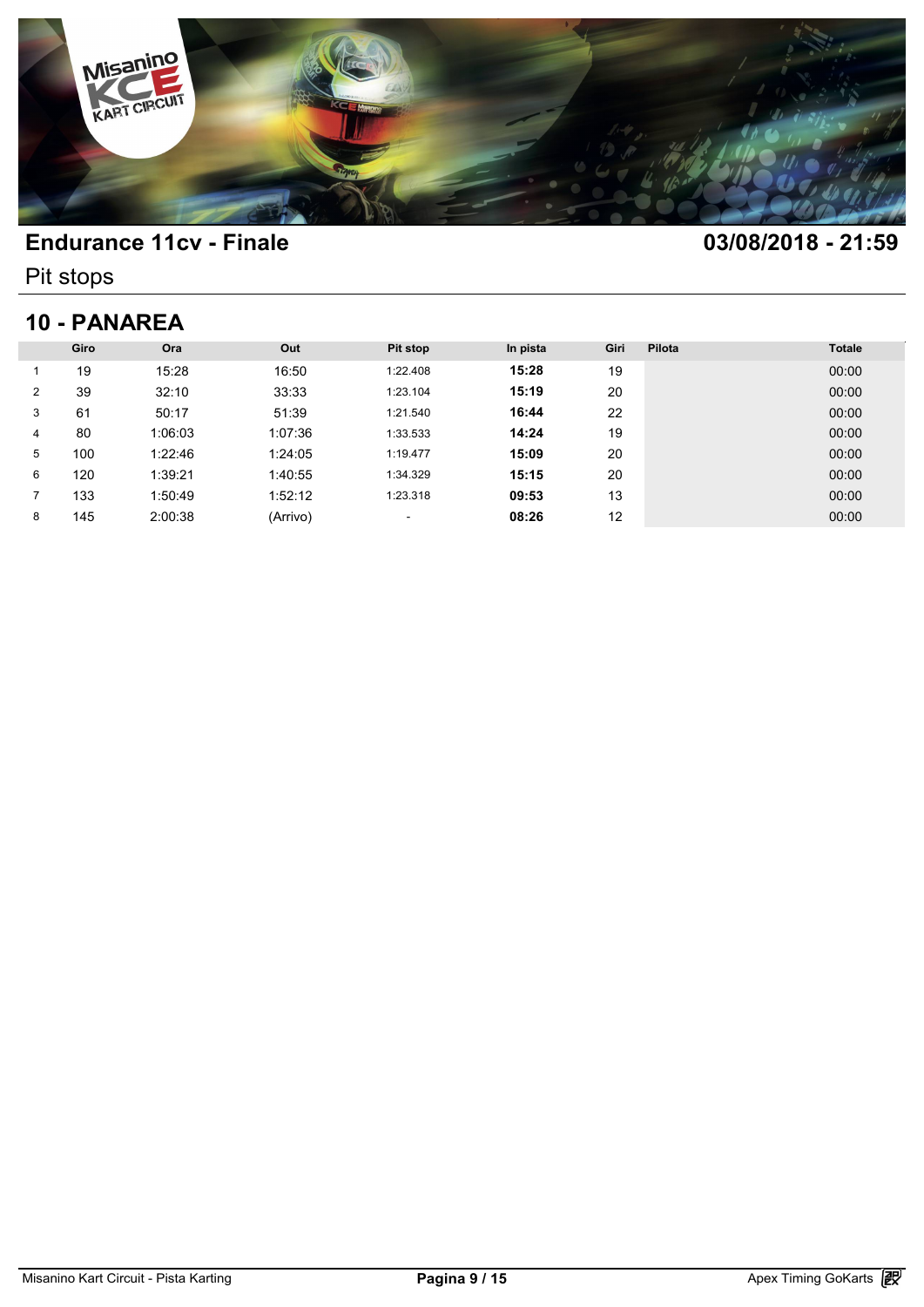

Pit stops

### **15 - TREBBIA TEAM**

| <b>15 - TREBBIA TEAM</b> |      |         |          |                          |          |      |        |               |  |  |
|--------------------------|------|---------|----------|--------------------------|----------|------|--------|---------------|--|--|
|                          | Giro | Ora     | Out      | <b>Pit stop</b>          | In pista | Giri | Pilota | <b>Totale</b> |  |  |
|                          | 20   | 16:00   | 17:25    | 1:25.559                 | 16:00    | 20   |        | 00:00         |  |  |
| $\overline{2}$           | 40   | 32:48   | 34:13    | 1:25.374                 | 15:22    | 20   |        | 00:00         |  |  |
| 3                        | 62   | 51:03   | 52:12    | 1:09.135                 | 16:49    | 22   |        | 00:00         |  |  |
| 4                        | 86   | 1:11:14 | 1:13:09  | 1:54.421                 | 19:02    | 24   |        | 00:00         |  |  |
| 5                        | 107  | 1:29:16 | 1:30:42  | 1:25.810                 | 16:07    | 21   |        | 00:00         |  |  |
| 6                        | 118  | 1:39:00 | 1:40:24  | 1:24.047                 | 08:17    | 11   |        | 00:00         |  |  |
| 7                        | 131  | 1:50:11 | 1:51:36  | 1:24.162                 | 09:47    | 13   |        | 00:00         |  |  |
| 8                        | 144  | 2:00:50 | (Arrivo) | $\overline{\phantom{a}}$ | 09:14    | 13   |        | 00:00         |  |  |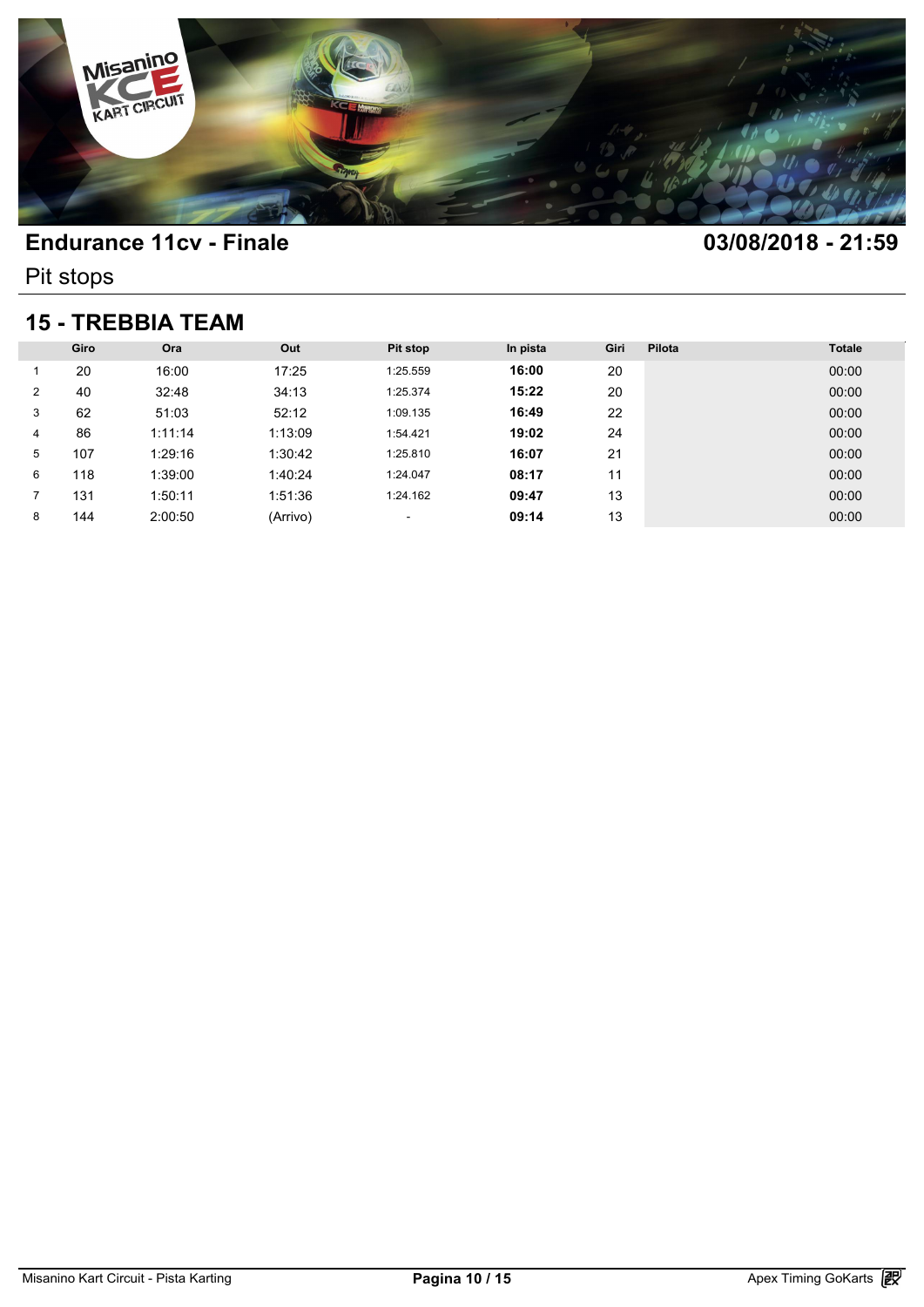

Pit stops

# **4 - 3ZERO3**

|                | Giro | Ora     | Out      | Pit stop | In pista | Giri | Pilota | <b>Totale</b> |
|----------------|------|---------|----------|----------|----------|------|--------|---------------|
|                | 18   | 14:46   | 16:08    | 1:21.523 | 14:46    | 18   |        | 00:00         |
| $\overline{2}$ | 36   | 29:51   | 31:13    | 1:22.423 | 13:42    | 18   |        | 00:00         |
| 3              | 54   | 45:13   | 46:33    | 1:20.670 | 13:59    | 18   |        | 00:00         |
| 4              | 72   | 1:00:27 | 1:01:47  | 1:20.865 | 13:53    | 18   |        | 00:00         |
| 5              | 89   | 1:14:59 | 1:16:20  | 1:20.913 | 13:11    | 17   |        | 00:00         |
| 6              | 106  | 1:29:21 | 1:30:42  | 1:20.784 | 13:00    | 17   |        | 00:00         |
|                | 125  | 1:45:24 | 1:46:49  | 1:24.417 | 14:42    | 19   |        | 00:00         |
| 8              | 144  | 2:00:44 | (Arrivo) | ٠        | 13:54    | 19   |        | 00:00         |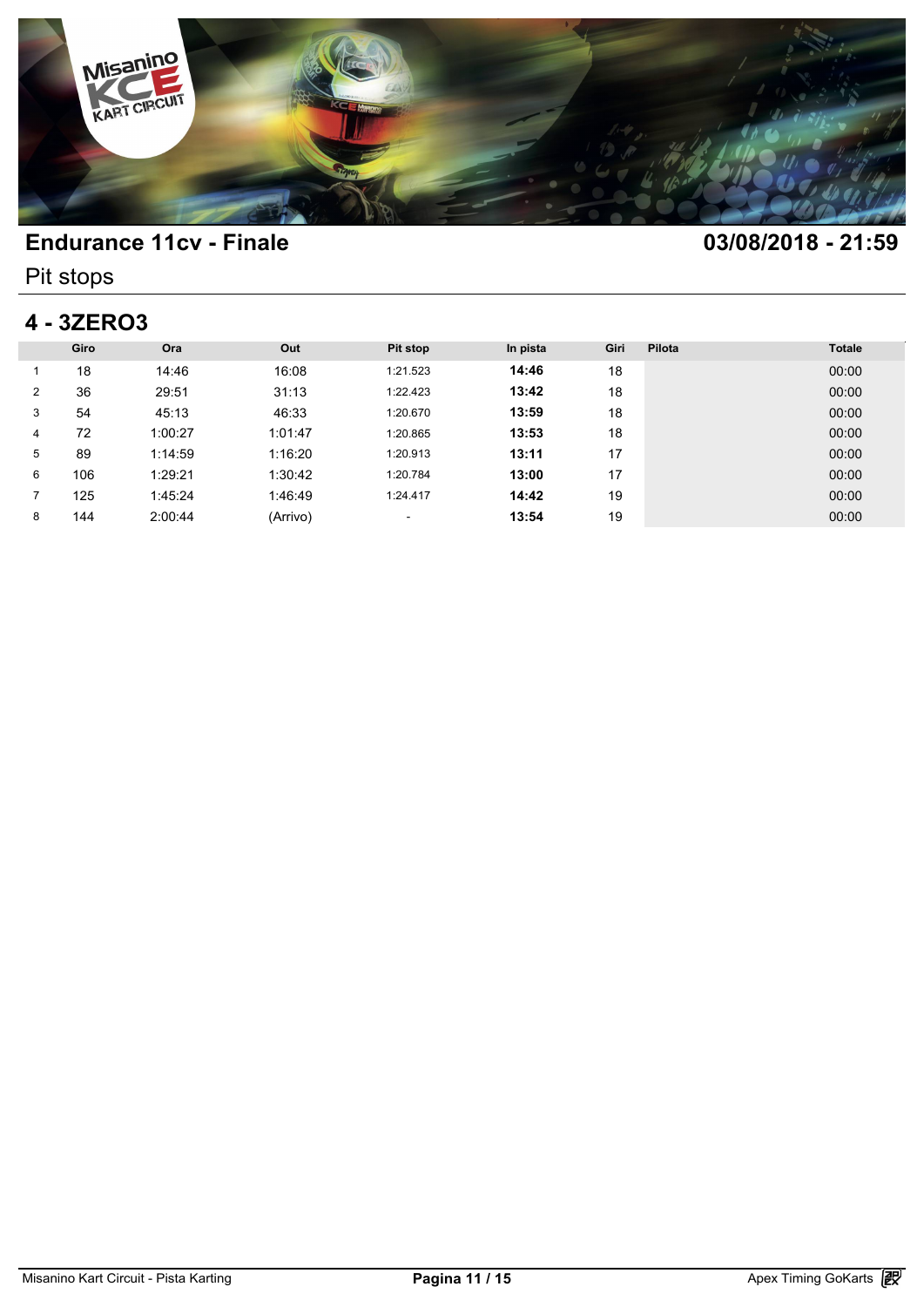

Pit stops

## **2 - TEAM BOTA**

| 2 - TEAM BOTA  |      |         |          |          |          |      |        |               |  |
|----------------|------|---------|----------|----------|----------|------|--------|---------------|--|
|                | Giro | Ora     | Out      | Pit stop | In pista | Giri | Pilota | <b>Totale</b> |  |
|                | 21   | 16:45   | 18:09    | 1:23.326 | 16:45    | 21   |        | 00:00         |  |
| $\overline{2}$ | 37   | 30:37   | 31:59    | 1:22.458 | 12:28    | 16   |        | 00:00         |  |
| 3              | 60   | 49:29   | 50:52    | 1:22.767 | 17:30    | 23   |        | 00:00         |  |
| 4              | 79   | 1:05:31 | 1:06:54  | 1:22.787 | 14:39    | 19   |        | 00:00         |  |
| 5              | 104  | 1:26:01 | 1:27:24  | 1:22.911 | 19:07    | 25   |        | 00:00         |  |
| 6              | 121  | 1:40:26 | 1:41:48  | 1:21.615 | 13:01    | 17   |        | 00:00         |  |
|                | 146  | 2:00:47 | (Arrivo) | ٠        | 18:59    | 25   |        | 00:00         |  |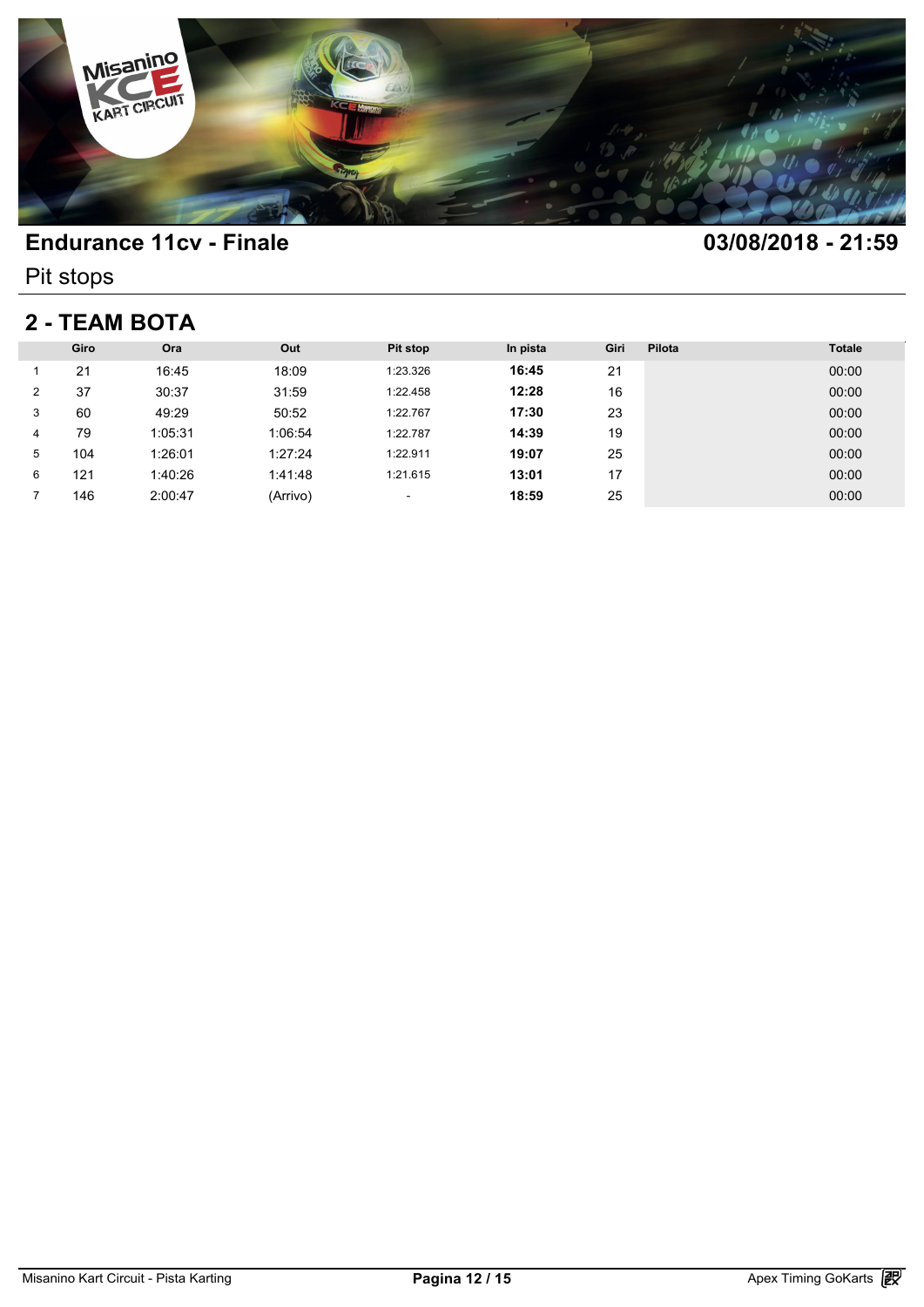

Pit stops

## **14 - MX FOGNANO**

| <b>14 - MX FOGNANO</b> |      |         |          |                          |          |      |        |               |
|------------------------|------|---------|----------|--------------------------|----------|------|--------|---------------|
|                        | Giro | Ora     | Out      | <b>Pit stop</b>          | In pista | Giri | Pilota | <b>Totale</b> |
|                        | 16   | 13:56   | 15:20    | 1:23.361                 | 13:56    | 16   |        | 00:00         |
| 2                      | 32   | 27:53   | 29:16    | 1:23.233                 | 12:33    | 16   |        | 00:00         |
| 3                      | 50   | 43:30   | 44:54    | 1:23.514                 | 14:14    | 18   |        | 00:00         |
| 4                      | 68   | 58:49   | 1:00:18  | 1:29.188                 | 13:55    | 18   |        | 00:00         |
| 5                      | 85   | 1:13:49 | 1:15:11  | 1:22.208                 | 13:30    | 17   |        | 00:00         |
| 6                      | 102  | 1:28:19 | 1:29:40  | 1:21.729                 | 13:07    | 17   |        | 00:00         |
| 7                      | 120  | 1:43:42 | 1:45:05  | 1:22.837                 | 14:01    | 18   |        | 00:00         |
| 8                      | 141  | 2:00:31 | (Arrivo) | $\overline{\phantom{a}}$ | 15:25    | 21   |        | 00:00         |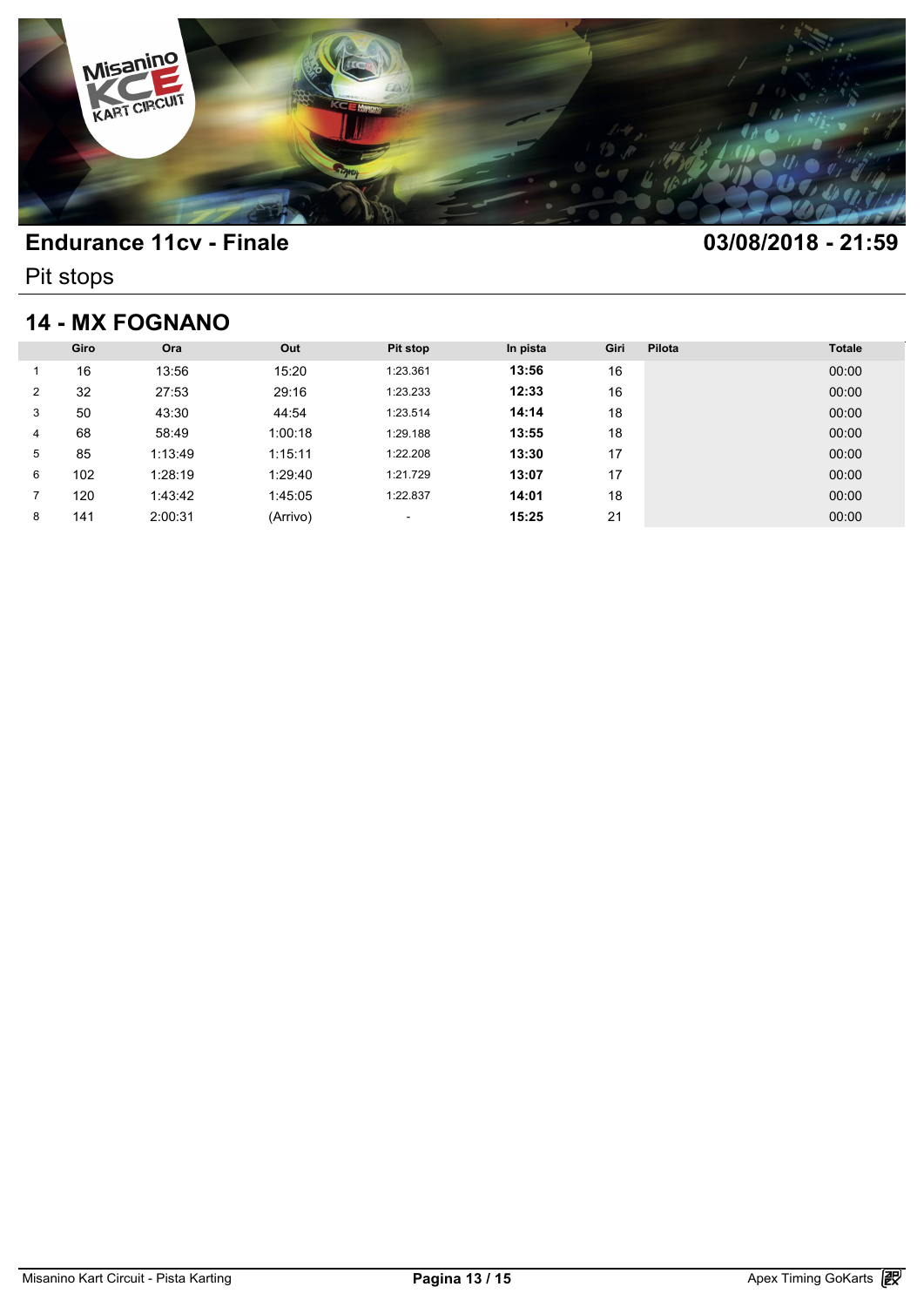

Pit stops

### **9 - DOCTOR DRINK**

| <b>9 - DOCTOR DRINK</b> |      |         |          |          |          |      |        |               |
|-------------------------|------|---------|----------|----------|----------|------|--------|---------------|
|                         | Giro | Ora     | Out      | Pit stop | In pista | Giri | Pilota | <b>Totale</b> |
|                         | 20   | 16:58   | 18:30    | 1:31.796 | 16:58    | 20   |        | 00:00         |
| $\overline{2}$          | 41   | 34:57   | 36:25    | 1:28.264 | 16:26    | 21   |        | 00:00         |
| 3                       | 62   | 52:42   | 54:11    | 1:28.635 | 16:17    | 21   |        | 00:00         |
| 4                       | 80   | 1:08:14 | 1:09:41  | 1:27.293 | 14:02    | 18   |        | 00:00         |
| 5                       | 97   | 1:23:02 | 1:24:30  | 1:28.433 | 13:20    | 17   |        | 00:00         |
| 6                       | 120  | 1:42:08 | 1:43:34  | 1:26.082 | 17:37    | 23   |        | 00:00         |
|                         | 130  | 1:51:26 | 1:53:13  | 1:46.263 | 07:52    | 10   |        | 00:00         |
| 8                       | 140  | 2:00:23 | (Arrivo) | ٠        | 07:10    | 10   |        | 00:00         |